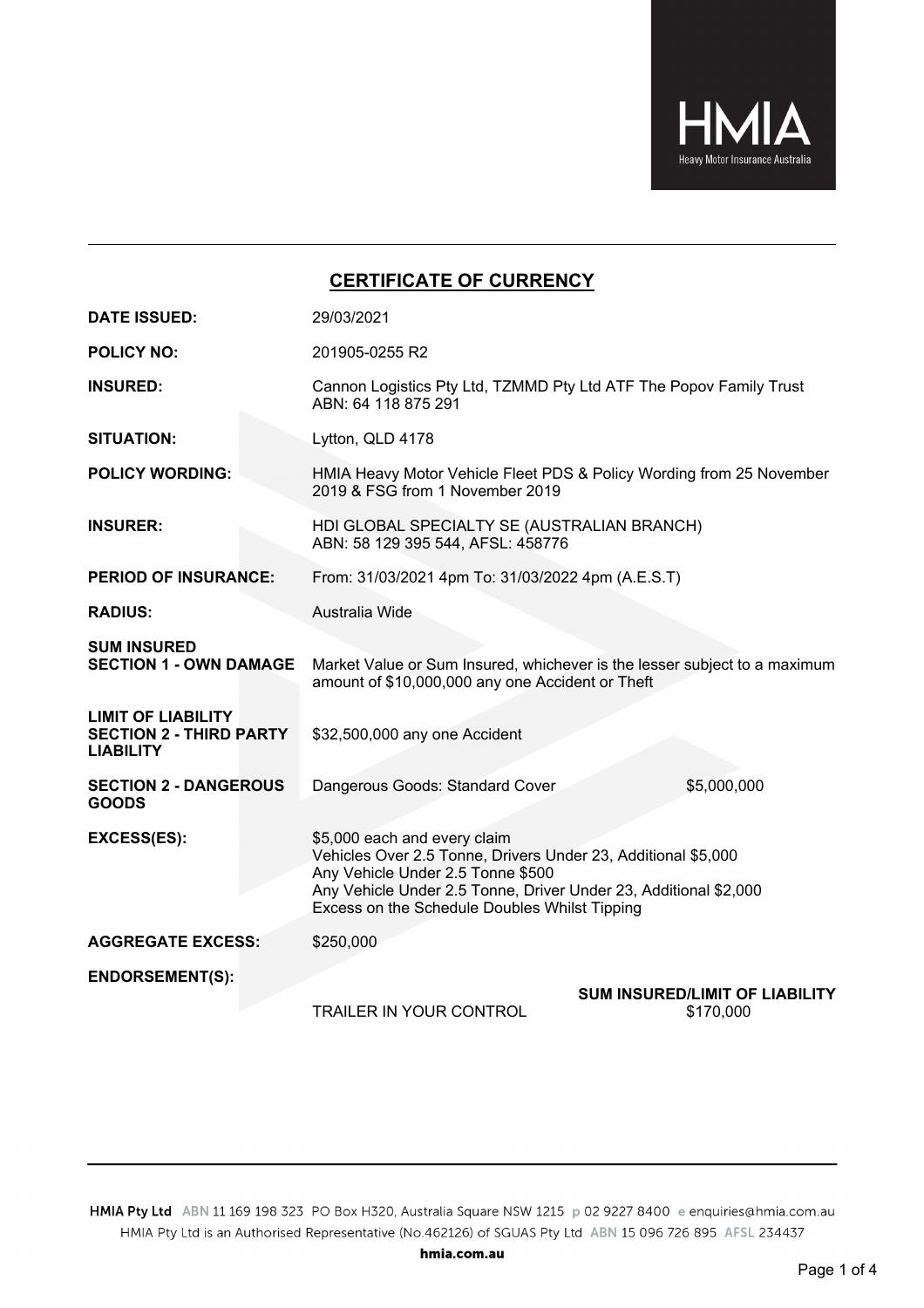

## **VEHICLES:** 77

| Item      | <b>Make</b>         | Model    | <b>Type</b>                            | Rego   | Year<br>Manufacture | <b>VIN</b>                   | Engine<br><b>Number</b> | Sum Insured Financier |                                                           | <b>Technology</b><br>Installed |
|-----------|---------------------|----------|----------------------------------------|--------|---------------------|------------------------------|-------------------------|-----------------------|-----------------------------------------------------------|--------------------------------|
| $\vert$ 1 | Western Star        | 4864     | Prime Mover<br>CAT <sub>3</sub>        | 940WCH | 2016                | 5KKJBEDR2G<br><b>PHA9967</b> |                         |                       | \$110,000 ANZ Banking<br>Corporation                      |                                |
| 2         | Western Star        | 4864     | Prime Mover<br>CAT3                    | 941WCH | 2016                | 5KKJBEDR4G<br>PHA9968        |                         |                       | \$110,000 ANZ Banking<br>Corporation                      |                                |
| 3         | Western Star        | 4864     | Prime Mover<br>CAT3                    | 942WCH | 2016                | 5KKJBEDR6G<br>PHA9969        |                         |                       | \$110,000 ANZ Banking<br>Corporation                      |                                |
| 4         | Freightliner        | Coronado | Prime Mover<br>CAT4                    | 249WIJ | 2015                | 1FVJG7DR3F<br>LGJ8610        |                         |                       | \$80,000 Westpac<br>Banking<br>Corporation                |                                |
| 5         | Kenworth            | K200     | Prime Mover<br>CAT1                    | 396WJB | 2016                | 6F5000000GA<br>456838        |                         |                       | \$150,000 Paccar Financial<br>Pty Ltd                     |                                |
| 6         | Kenworth            | K200     | Prime Mover<br>CAT1                    | 397WJB | 2016                | 6F5000000GA<br>456839        |                         |                       | \$150,000 Paccar Financial<br>Pty Ltd                     |                                |
| 17        | DAF                 |          | Prime Mover<br>CAT <sub>3</sub>        | 839WQZ | 2017                | XLRTT47MSG<br>G097574        |                         |                       | \$110,000 Paccar Financial<br>Pty Ltd                     |                                |
| 8         | <b>DAF</b>          |          | Prime Mover<br>CAT <sub>3</sub>        | 925WUF | 2017                | XLRTT47MSG<br>G135939        |                         |                       | \$110,000 Paccar Financial<br>Pty Ltd                     |                                |
| g         | <b>DAF</b>          |          | Prime Mover<br>CAT3                    | 683XEY | 2017                | XLRTT47MSH<br>G156760        |                         |                       | \$110,000 Paccar Financial<br>Pty Ltd                     |                                |
| 10        | Western Star        |          | Prime Mover<br>CAT3                    | 574WZN | 2017                | 5KKJBEDR2J<br>PJS2063        |                         | \$150,000 National    | Australia Bank                                            |                                |
| 11        | Kenworth            |          | Prime Mover<br>CAT1                    | 333XMJ | 2017                | 6F000000HA4<br>59319         |                         | \$200,000 National    | Australia Bank                                            |                                |
| 12        | Kenworth            |          | Prime Mover<br>CAT <sub>1</sub>        | 050XQQ | 2017                | 6F5000000HA<br>460772        |                         |                       | \$190,000 Paccar Financial<br>Pty Ltd                     |                                |
| 13        | Kenworth            |          | Prime Mover<br>CAT1                    | 051XQQ | 2017                | 6F5000000HA<br>460773        |                         |                       | \$190,000 Paccar Financial<br>Pty Ltd                     |                                |
| 14        | Western Star        |          | Prime Mover<br>CAT <sub>3</sub>        | 543XKJ | 2018                | 5KKJBBDR3J<br>PJP9323        |                         |                       | \$290,000 BOQ Equipment<br>Finance                        |                                |
| 15        | Kenworth            |          | Prime Mover<br>CAT1                    | 430XYY | 2018                | 6F5000000JA<br>462813        |                         |                       | \$338,000 Paccar Financial<br>Pty Ltd                     |                                |
| 16        | Western Star        |          | Prime Mover<br>CAT3                    | XQ90ED | 2019                | 5KKJBBDR9J<br>PJY1044        |                         | \$281,000 NAB         |                                                           |                                |
| 17        | Kenworth            |          | Prime Mover<br>CAT1                    | XQ04GB | 2019                | 6F5000000KA<br>465535        |                         |                       | \$293,000 Paccar Financial<br>Pty Ltd                     |                                |
| 18        | Kenworth            |          | Prime Mover<br>CAT1                    | XQ03GB | 2019                | 6F5000000KA<br>465531        |                         |                       | \$334,000 Paccar Financial<br>Pty Ltd                     |                                |
| 19        | Western Star        |          | Prime Mover<br>CAT3                    | XQ59KQ | 2020                | 5KKJBBDR5K<br><b>PKL0869</b> |                         |                       | \$291,000 Capital Finance<br>Australia Limited            |                                |
| 20        | <b>Western Star</b> |          | Prime Mover<br>CAT3                    | XQ60KQ | 2021                | 5KKJBBDR1K<br><b>PKL0870</b> |                         |                       | \$286,000 WESTPAC<br><b>BANKING</b><br>CORPORATION<br>LTD |                                |
| 21        | Kenworth            |          | <b>Prime Mover</b><br>CAT <sub>1</sub> | XQ93LT | 2020                | 6F5000000LA<br>467887        |                         |                       | \$334,000 Paccar Financial<br>Pty Ltd                     |                                |
| 22        | Kenworth            |          | Prime Mover<br>CAT1                    | XQ94LT | 2020                | 6F5000000LA<br>467917        |                         |                       | \$334,000 Paccar Financial<br>Pty Ltd                     |                                |
| 23        | Kenworth            |          | Prime Mover<br>CAT <sub>1</sub>        | XQ66NV | 2020                | 6F5000000LA<br>467537        |                         |                       | \$345,000 Capital Finance<br>Australia Limited            |                                |
| 24        | Kenworth            |          | Prime Mover<br>CAT1                    | XQ72NV | 2020                | 6F5000000LA<br>467662        |                         |                       | \$334,000 Paccar Financial<br>Pty Ltd                     |                                |
| 25        | Maxicube            |          | Refrigerated<br>Trailer                | 187QYB | 2014                | 6F80000000B<br>086847        |                         | \$100,000             |                                                           |                                |
| 26        | Maxicube            |          | Refrigerated<br>Trailer                | 912QYK | 2014                | 6F80000000B<br>087118        |                         | \$100,000             |                                                           |                                |
| 27        | Maxicube            |          | Refrigerated<br>Trailer                | 915QYK | 2014                | 6F80000000B<br>087119        |                         | \$100,000             |                                                           |                                |
| 28        | Maxicube            |          | Refrigerated<br>Trailer                | 808QZC | 2014                | 6F80000000B<br>087913        |                         | \$100,000             |                                                           |                                |
| 29        | Maxicube            |          | Refrigerated<br>Trailer                | 871QZU | 2015                | 6F80000000B<br>088619        |                         | \$110,000             |                                                           |                                |
| 30        | Maxicube            |          | Refrigerated<br>Trailer                | 319UBJ | 2015                | 6F80000000B<br>088985        |                         | \$110,000             |                                                           |                                |
| 31        | Maxicube            |          | Refrigerated<br>Trailer                | 358UBJ | 2015                | 6F80000000B<br>088986        |                         | \$120,000 ANZ         |                                                           |                                |
| 32        | Southern Cross      |          | Refrigerated<br>Trailer                | 670UBQ | 2007                | 6B9A25CSX7<br>MAB2871        |                         | \$50,000              |                                                           |                                |
| 33        | Maxicube            |          | Refrigerated<br>Trailer                | 106UDC | 2016                | 6F80000000B<br>090518        |                         | \$140,000 Westpac     | Banking<br>Corporation                                    |                                |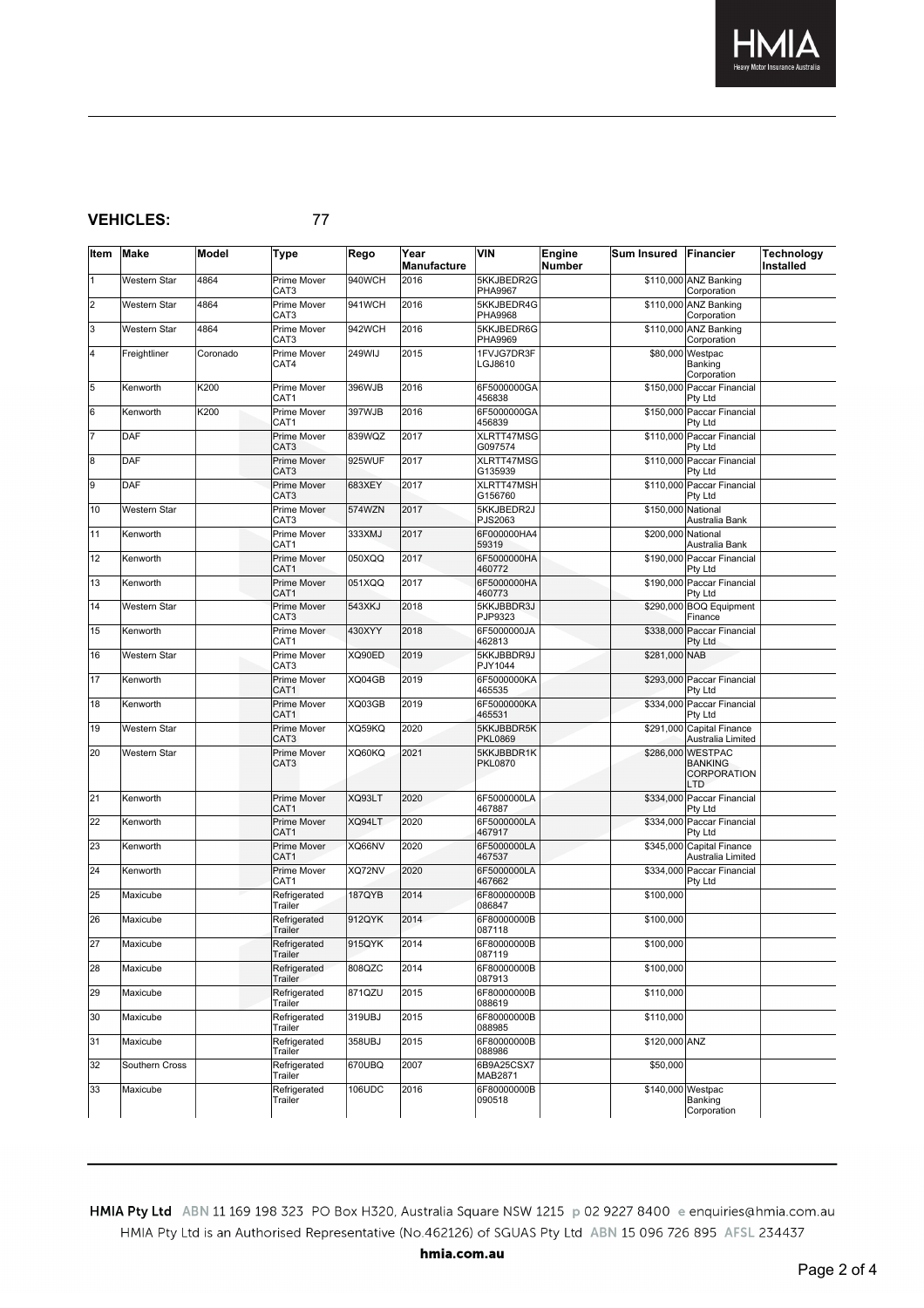

| 34 | Maxicube         |       | Refrigerated<br>Trailer | 983UDX        | 2017 | 6F80000000B<br>091780 |                    | \$160,000 BOQ Equipment<br><b>Finance Limited</b> |  |
|----|------------------|-------|-------------------------|---------------|------|-----------------------|--------------------|---------------------------------------------------|--|
| 35 | Maxicube         |       | Refrigerated<br>Trailer | 999UDX        | 2017 | 6F80000000B<br>091781 |                    | \$170,000 BOQ Equipment<br>Finance Limited        |  |
| 36 | Maxitrans        |       | Refrigerated<br>Trailer | <b>104UFA</b> | 2017 | 6F80000000B<br>091784 | \$140,000 CBA      |                                                   |  |
| 37 | Maxicube         |       | Refrigerated<br>Trailer | 025UFG        | 2015 | 6F80000000B<br>089576 |                    | \$13,000 Westpac<br>Banking<br>Corporation        |  |
| 38 | Maxitrans        |       | Refrigerated<br>Trailer | 026UFG        | 2017 | 6F80000000B<br>092967 | \$160,000 ANZ      |                                                   |  |
| 39 | Maxitrans        |       | Refrigerated<br>Trailer | 008UFG        | 2017 | 6F80000000B<br>091711 | \$160,000 Westpac  | Banking<br>Corporation                            |  |
| 40 | Maxitrans        |       | Refrigerated<br>Trailer | 009UFG        | 2017 | 6F0000000B0<br>91901  | \$160,000 National | Australia Bank                                    |  |
| 41 | Maxitrans        |       | Refrigerated<br>Trailer | 668UGO        | 2013 | 6F80000000B<br>085457 | \$80,000 National  | Australia Bank                                    |  |
| 42 | Maxitrans        |       | Refrigerated<br>Trailer | 353UGV        | 2017 | 6F80000000B<br>091373 |                    | \$190.000 BOQ Equipment<br>Finance Limited        |  |
| 43 | Maxitrans        |       | Refrigerated<br>Trailer | 354UGV        | 2018 | 6F80000000B<br>094582 |                    | \$190,000 BOQ Equipment<br><b>Finance Limited</b> |  |
| 44 | Maxicube         |       | Refrigerated<br>Trailer | YQ12ES        | 2019 | 6F80000000B<br>102211 |                    | \$193,000 Commonwealth<br>Bank Of<br>Australia    |  |
| 45 | Maxitrans        |       | Refrigerated<br>Trailer | YQ84FE        | 2019 | 6F80000000B<br>102219 |                    | \$201,500 Commonwealth<br>Bank Of<br>Australia    |  |
| 46 | Maxitrans        |       | Refrigerated<br>Trailer | <b>249UGV</b> | 2018 | 6F80000000B<br>094357 | \$187,000 CBA      |                                                   |  |
| 47 | Maxitrans        |       | Refrigerated<br>Trailer | YQ58FO        | 2019 | 6F80000000B<br>102220 |                    | \$201,300 Bendigo and<br>Adelaide Bank<br>Limited |  |
| 48 | Maxitrans        |       | Refrigerated<br>Trailer | YQ57FO        | 2019 | 6F80000000B<br>102212 |                    | \$193,000 Bendigo and<br>Adelaide Bank<br>Limited |  |
| 49 | Maxicube         |       | Refrigerated<br>Trailer | YQ63GE        | 2019 | 6F80000000B<br>103528 |                    | \$206,000 Commonwealth<br>Bank Of<br>Australia    |  |
| 50 | Maxicube         |       | Refrigerated<br>Trailer | YQ74GE        | 2019 | 6F80000000B<br>103529 | \$206,000 Westpac  | Banking<br>Corporation                            |  |
| 51 | Maxitrans        |       | Refrigerated<br>Trailer | YQ33FX        | 2019 | 6F80000000B<br>101836 | \$191,500 CBA      |                                                   |  |
| 52 | Maxitrans        |       | Refrigerated<br>Trailer | YQ27IM        | 2020 | 6F80000000B<br>106236 | \$175,000 National | Australia Bank                                    |  |
| 53 | Maxitrans        |       | Refrigerated<br>Trailer | <b>YQ28IM</b> | 2020 | 6F80000000B<br>106234 | \$203,000 National | Australia Bank                                    |  |
| 54 | Maxitrans        |       | Refrigerated<br>Trailer | YQ21IR        | 2020 | 6F80000000B<br>106237 | \$175,000 National | Australia Bank                                    |  |
| 55 | Maxitrans        |       | Refrigerated<br>Trailer | YQ65KB        | 2020 | 6F80000000B<br>106635 | \$188,285          |                                                   |  |
| 56 | Maxitrans        |       | Refrigerated<br>Trailer | <b>YQ22IR</b> | 2020 | 6F80000000B<br>106235 | \$208,500 National | Australia Bank                                    |  |
| 57 | Maxitrans        |       | Refrigerated<br>Trailer | YQ56JS        | 2020 | 6F80000000B<br>105148 | \$178,285 National | Australia Bank                                    |  |
| 58 | <b>Maxitrans</b> |       | Refrigerated<br>Trailer | YQ66KB        | 2020 | 6F80000000B<br>107194 |                    | \$193,500 Capital Finance<br>Australia Limited    |  |
| 59 | Maxitrans        |       | Refrigerated<br>Trailer | YQ75KB        | 2020 | 6F80000000B<br>107195 | \$193,285 National | Australia Bank                                    |  |
| 60 | Roadwest         |       | Dolly                   | YQ89JZ        | 2020 | 6T9T23WA1L<br>AADN021 | \$47,500           |                                                   |  |
| 61 |                  |       | Trailer In Control TBA  |               | 1900 | <b>TBA</b>            | \$170,000          |                                                   |  |
| 62 | Other            |       | Forklift                | <b>TBA</b>    | 1900 | <b>TBA</b>            | \$40,000           |                                                   |  |
| 63 | Linde            |       | Forklift                | <b>TBA</b>    | 2013 | W4X131D032<br>24      | \$10,000           |                                                   |  |
| 64 | Linde            |       | Forklift                | <b>TBA</b>    | 2018 | C11275J0279           | \$39,000           |                                                   |  |
| 65 | Linde            |       | Forklift                | <b>TBA</b>    | 2019 | C11275V0124           | \$39,000           |                                                   |  |
| 66 | Linde            |       | Forklift                | <b>TBA</b>    | 2019 | C11275V0311<br>2      | \$39,000           |                                                   |  |
| 67 | Linde            |       | Forklift                | <b>TBA</b>    | 2018 | H2X392J0201           | \$39,000           |                                                   |  |
| 68 | Other            |       | Forklift                | <b>TBA</b>    | 2020 | B16010X0041           | \$22,590           |                                                   |  |
| 69 | Toyota           | Hilux | Utility                 | 759THF        | 2013 | MR0FZ29G50            | Market Value       |                                                   |  |